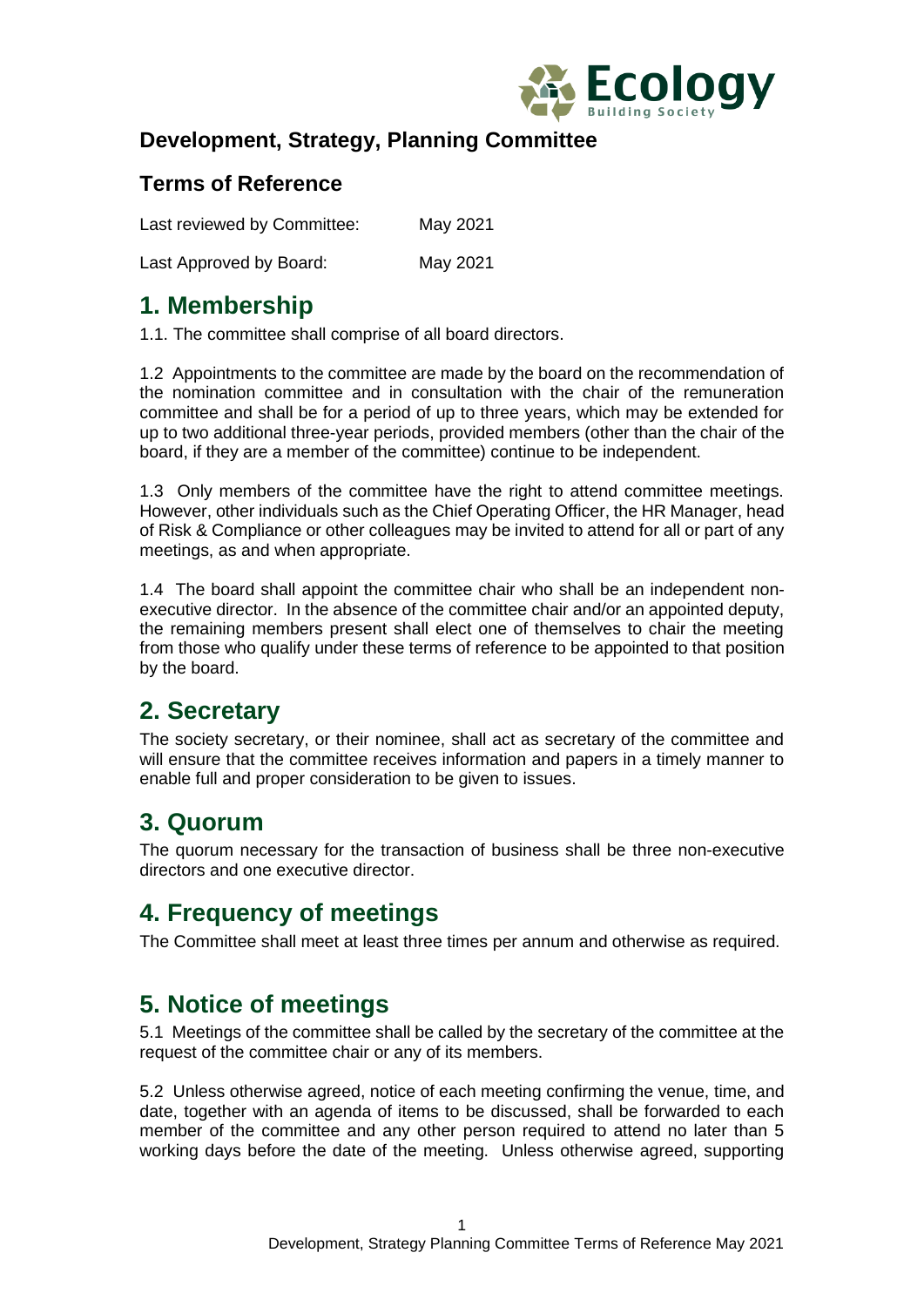

papers shall be sent to committee members and to other attendees, as appropriate, at the same time.

#### **6. Minutes of meetings**

6.1 The secretary shall minute the proceedings and decisions of all committee meetings, including recording the names of those present and in attendance.

6.2 Draft minutes of committee meetings shall be circulated to all members of the committee. Once approved, minutes should be made available to all other members of the board and the company secretary unless, exceptionally, it would be inappropriate to do so.

#### **7. Engagement with stakeholders**

7.1 The committee chair should attend the annual general meeting to answer any member questions on the committee's activities. In addition, the committee chair should seek engagement with members on significant matters related to the committee's areas of responsibility where appropriate to do so.

### **8. Duties**

The Committee shall:

- continuously review of the Society's Corporate Plan
- consider new products and services
- evaluate of existing products and services
- undertake a strategic review of policy and opportunities
- consider the imperatives raised by the Society's ecological mission, in particular the impacts of climate change risk

### **9. Reporting responsibilities**

9.1 The committee chair shall report to the board after each meeting on the nature and content of its discussion, recommendations, and action to be taken.

9.2 The committee shall make whatever recommendations to the board it deems appropriate on any area within its remit where action or improvement is needed, and adequate time should be made available for board discussion when necessary.

#### **10. Other matters**

The committee shall:

10.1 Have access to sufficient resources to carry out its duties, including access to the company secretariat for advice and assistance as required.

10.2 Be provided with appropriate and timely training, both in the form of an induction programme for new members and on an ongoing basis for all members.

10.3 Give due consideration to all relevant laws and regulations, as appropriate.

10.4 Ensure that a periodic evaluation of the committee's own performance is carried out.